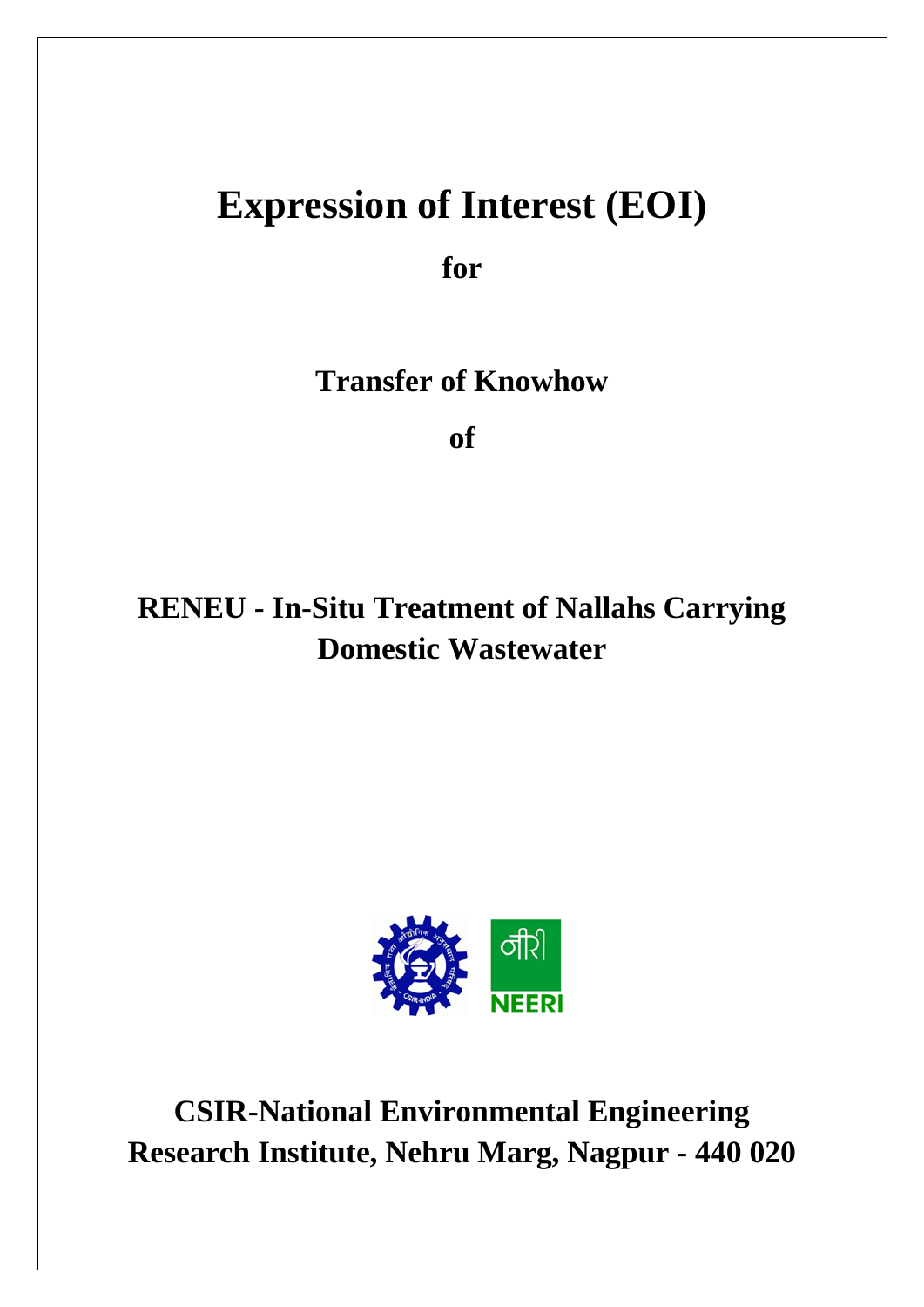# **EOI for Transfer of Knowhow of 'RENEU - In-Situ Treatment of Nallahs Carrying Domestic Wastewater' of CSIR-NEERI**

CSIR-National Environmental Engineering Research Institute (CSIR-NEERI), Nagpur is dedicated to research and innovations in environmental science and engineering, besides providing solutions to a range of problems posed by industry, government, and society. Over the years, the Institute has developed excellence and expertise and global recognition in emerging areas of environmental science and engineering.

CSIR-NEERI has developed a technology for in-situ treatment of nallahs carrying domestic wastewater, entitled **RENEU** (**RE**storation of **N**allah with **E**cological **U**nits), and wishes to invite Expression of Interest to issue a limited exclusive license for a period of five years to replicate this throughout the country. The selection will be done in two steps (i) Technical shortlisting and (ii) Financial shortlisting.

Interested parties may submit the application proforma and list of documents (may be downloaded from our website, www.neeri.res.in) with additional information on company profile, registration details, MSME registration certificate/Start-up registration certificate, financial audited statements for last three years, list of on-going and completed projects to CSIR-NEERI for shortlisting the firms for issue of license.

Qualification Criteria:

- The firm should have carried out work for sewage treatment through biological and physicochemical methods
- The firm should license/tie up/collaboration with institutes like IITs, CSIR and Govt. Institutes, for technologies in the field of wastewater/ sewage treatment systems
- Preference will be given to firms having designed nallah cleaning system and have work experience in in-situ treatment and turnover is more than 50 lakhs per year in last 3 years or 2 crores in any one year in last 3 years.

The firms fulfilling the above criteria may submit their EoI for this knowhow transfer addressed to Director, CSIR-NEERI, Nehru Marg, Nagpur- 440 020, India in two sealed envelopes: i) Technical Documents, ii) Financial offer. The sealed envelopes are to be submitted to the following address:

#### **Scientist & Head**

Business Development Group, CSIR-NEERI, Nehru Marg, Nagpur 440020.

Shortlisting of the firm shall be done through a committee constituted and it may derive additional parameters for shortlisting/presentation/discussion. Director NEERI reserves the full right to reject the EOI without assigning any reason. The decision of the Director, NEERI, Nagpur will be final and shall be binding.

# **The last date for submission of EoI is July 08, 2019 till 5:00 PM. Please refer the Detailed EOI document below for filling the Bids**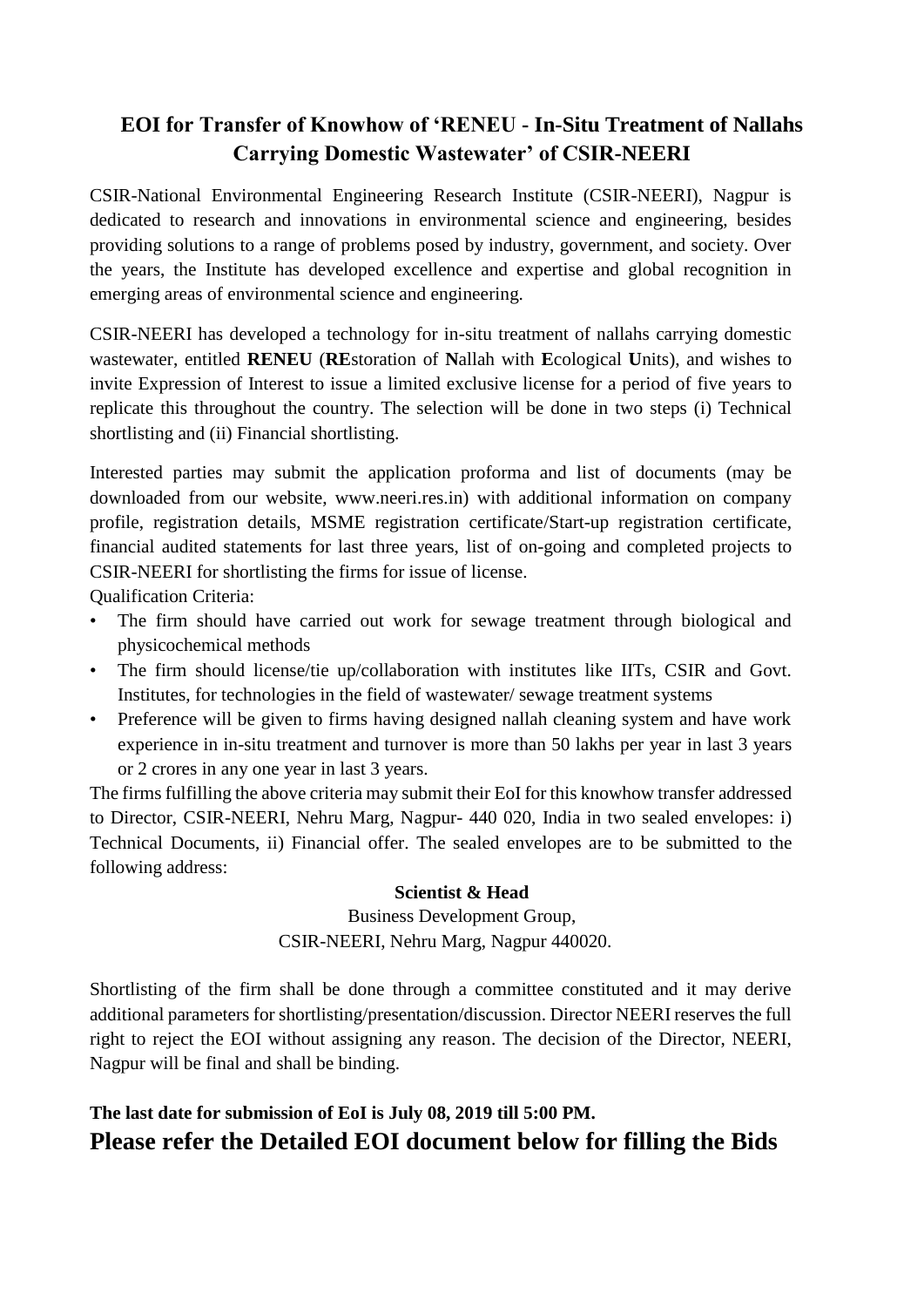## **INSTRUCTION TO BIDDERS**

The Expression of Interest (EoI) are invited for the purpose of transfer of Know–how "*RENEU - In-Situ Treatment of Nallahs Carrying Domestic Wastewater"* to the organizations with relevant experience in the area of wastewater treatment.

The following are the instructions for the bidders:

- 1. The information of the Knowhow "RENEU In-Situ Treatment of Nallahs Carrying Domestic Wastewater" is given in the Annexure-I.
- 2. The EoI shall be submitted in two bids i) Technical and ii) Financial. The firms which qualifies the Technical criteria will only be eligible for financial evaluations. The technically qualified bidders will be called for discussion, presentation and negotiations before Technology Transfer Committee for finalising the transfer of know-how.
- 3. The hard copies of technical and financial bids should be submitted in two separate sealed envelopes, one containing the **Technical bid (Annexure 2, 4, 5)** and the other containing the **Price bid (Annexure 3)**. The vendor should clearly mention 'TECHNICAL BID' and 'PRICE BID" on the envelopes. The bids should reach the following address on or before, **July 08, 2019 Till 5.00 PM:**

**To Scientist & Head Business Development Group CSIR- National Environmental Engineering research Institute, Nehru Marg, Nagpur -440 020** 

- 4. The dates for the opening of the financial BIDS will be communicated later.
- 5. All the pages of the bid should be signed and numbered.
- 6. CSIR-NEERI may at its discretion extend this deadline for the submission of EOI.
- 7. To assist in the examination, evaluation and comparison of EOI, CSIR-NEERI at its discretion can ask the bidder for the clarification or submission of additional information/documents. However, post submission of clarification at the initiative of the bidder shall not be entertained. Authority reserves the right to visit the facilities of the bidders if required.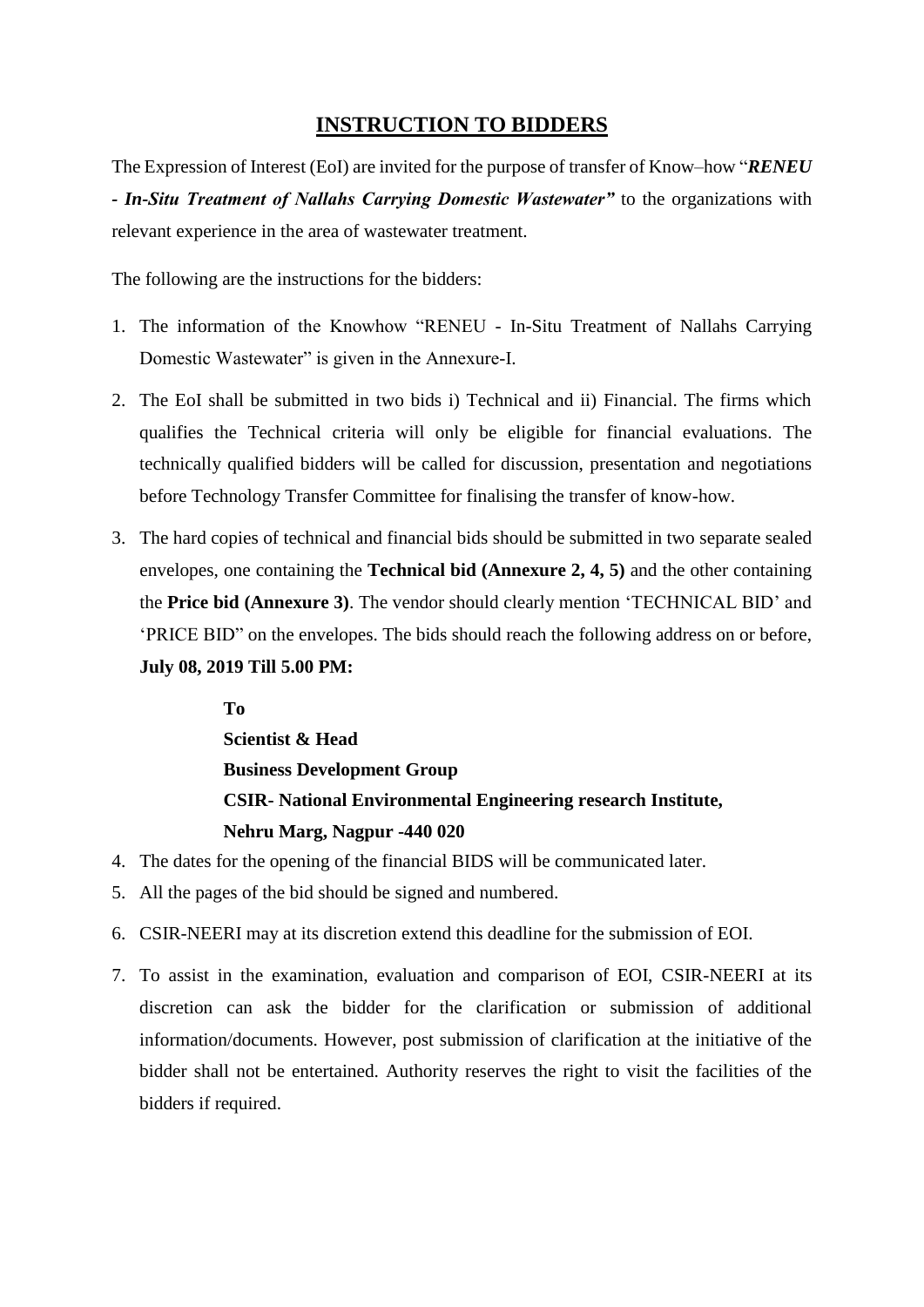- 8. At any time before the submission of the bids against the EOI, the CSIR-NEERI may carry out amendments(s) to this EOI document and/ or the schedule. The amendment will be made available on the website [www.neeri.res.in](http://www.neeri.res.in/) and will be binding on them.
- 9. The Authority reserves the right to accept or reject any application without assigning any reason thereof.
- 10. Bids that are incomplete in any respect or those that are not consistent with the requirements as specified in this document or those that do not adhere to formats, wherever specified may be considered non-responsive and may be liable for rejection and no further correspondences will be entertained with such bidders.
- 11. Canvassing in any form would disqualify the applicant.
- 12. The formats for the technical and price bids, vendor profile, submission format, and other details are available as enclosures with the advertised EOI and on the website [www.neeri.res.in](http://www.neeri.res.in/)

\*\*\*\*\*\*\*\*\*\*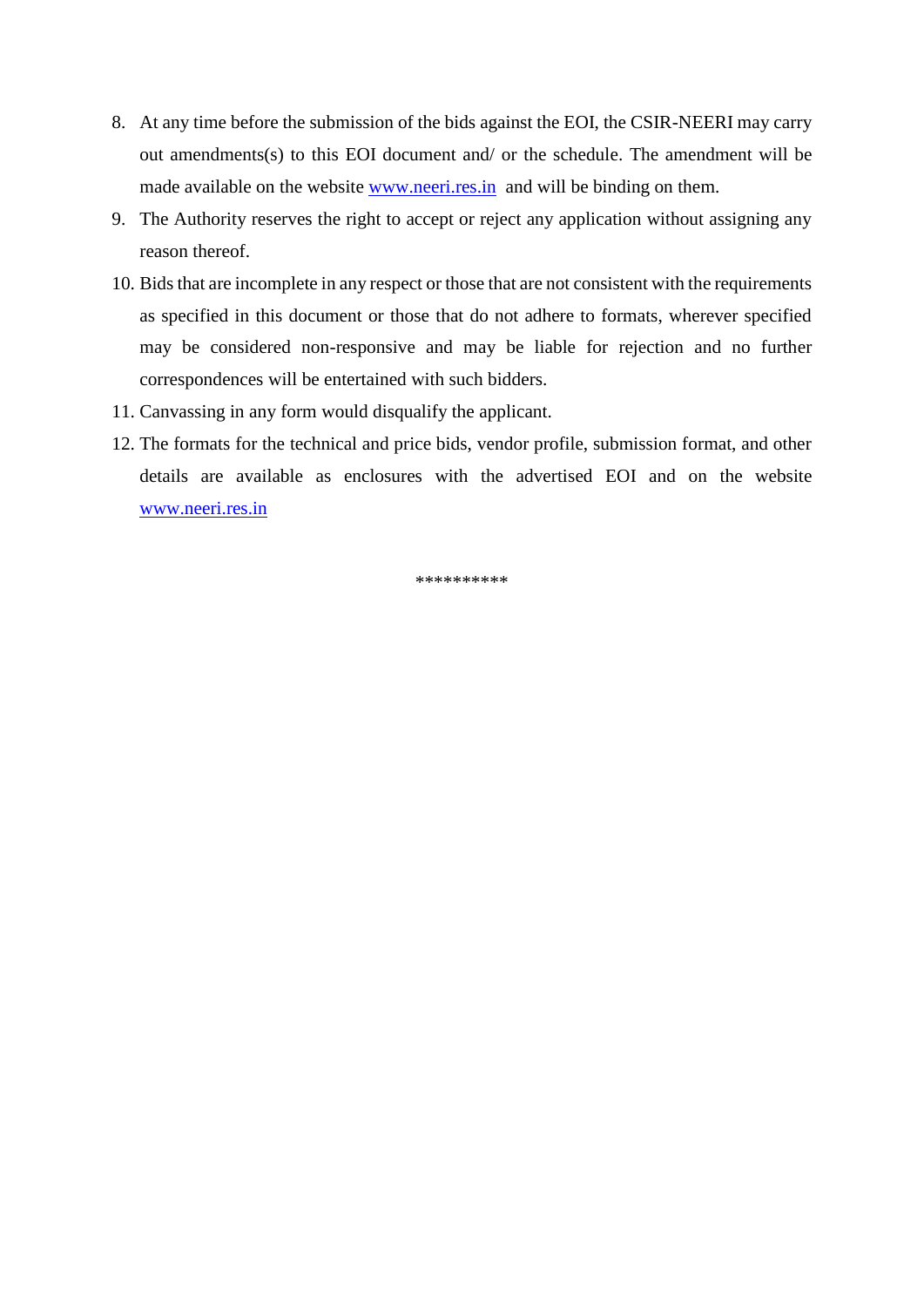#### **Annexure – I**

# **Details of Technology**

In-situ Drain treatment system developed by NEERI uses natural attenuation principle with engineered tools to treat sewage drain water as it flows in the nallahs. The treatment system is called RENEU (restoration of nallahs using ecological units) and will deal with the following points via a system designed by CSIR-NEERI:

- 1. Dealing with Floating garbage
- 2. Silt trap: Desilting
- 3. Suspended solids and floating matter in sewage
- 4. Biodegradation of organics in sewage by anoxic and aerobic methods.
- 5. Removal of excess nutrients using floating plants
- 6. Geo-Tank with defined matrix
- 7. Bacterial Load: A disinfection treatment at the end ensures minimal bacterial count in the outlet making the water safe for reuse



#### **Deliverables**

- A holistic and sustainable nallah / drain cleaning methodology based on natural ecosystem
- Final treated water quality report: Treated water quality report containing parameters such as pH, BOD, COD, TSS, Phosphorous, Nitrate
- Outlet parameters will have:
- COD : Depending on the initial load, minimum 40% reduction of COD
- $BOD$ : Reduction in 40% BOD from initial value or  $<$  30 mg/L
- Operation and maintenance for one complete year after the completion of installation and execution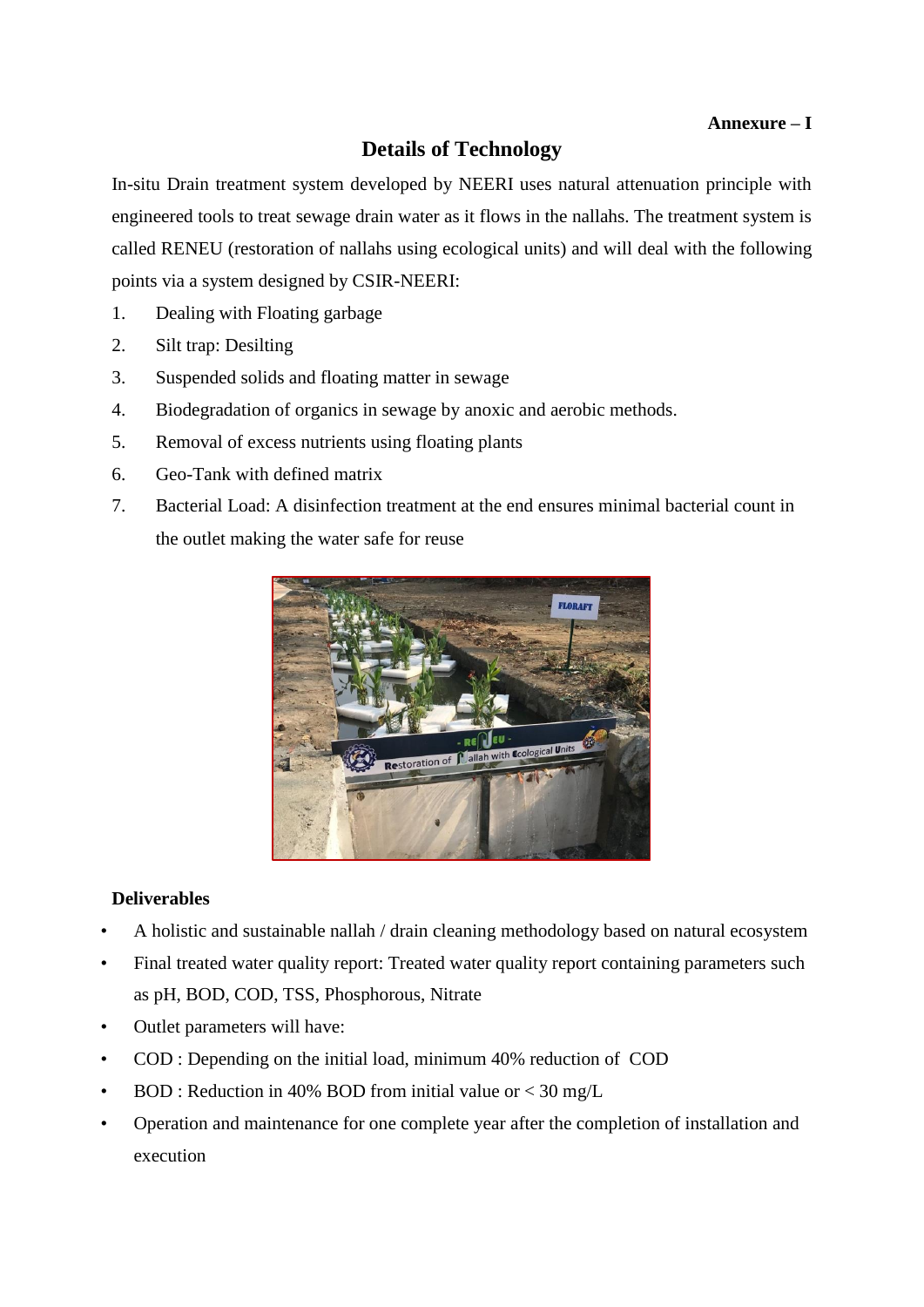#### **Annexure –II**

| Sr. No.        | <b>Essential Qualification requirement</b>   | <b>Details/Documents to be</b>           |  |  |
|----------------|----------------------------------------------|------------------------------------------|--|--|
|                |                                              | provided by bidder                       |  |  |
| $\mathbf{1}$   | The firm should have carried out work for    | Details of work done in past 3           |  |  |
|                | sewage treatment through biological and      | years. Copies of work orders,            |  |  |
|                | physicochemical methods                      | completion certificates etc.             |  |  |
| 2              | The firm should have license/tie             | Details to be provided with              |  |  |
|                | up/collaboration with institutes like IITs,  | supporting documents.                    |  |  |
|                | CSIR and Govt. Institutes, for technologies  |                                          |  |  |
|                | in the field of wastewater/sewage            |                                          |  |  |
|                | treatment systems                            |                                          |  |  |
| 3              | Experience related to designing nallah       | Details to be provided with              |  |  |
|                | cleaning system and have work experience     | supporting documents.                    |  |  |
|                | in in-situ wastewater treatment              |                                          |  |  |
| $\overline{4}$ | The organization must be a reputed           | Details of Experience supporting         |  |  |
|                | firm/company/SME/start-up/R&D                | documents.                               |  |  |
|                | company in area of Environmental             | Company Profile.                         |  |  |
|                | Solutions especially in wastewater           |                                          |  |  |
|                | treatment incorporated in India at least for |                                          |  |  |
|                | 3 years.                                     |                                          |  |  |
| 5              | List of Projects Handled                     | Table indicating the details             |  |  |
|                | 1. Completed                                 |                                          |  |  |
|                | 2. Ongoing                                   |                                          |  |  |
| 6              | Turn over should be more than 50 lakhs per   | Documents                                |  |  |
|                | year in last 3 years or 2 crores in any one  | <b>Financial Audited Statement</b><br>1. |  |  |
|                | year in last 3 years                         | last 3 years                             |  |  |
|                |                                              | Income Tax returns last 3 years<br>2.    |  |  |
| 7              | The staff strength of the company (Regular   | List of regular employees with           |  |  |
|                | employees) including Technical and Non-      | qualifications, experience should        |  |  |
|                | <b>Technical Staff</b>                       | be provided                              |  |  |

## **Technical Bid**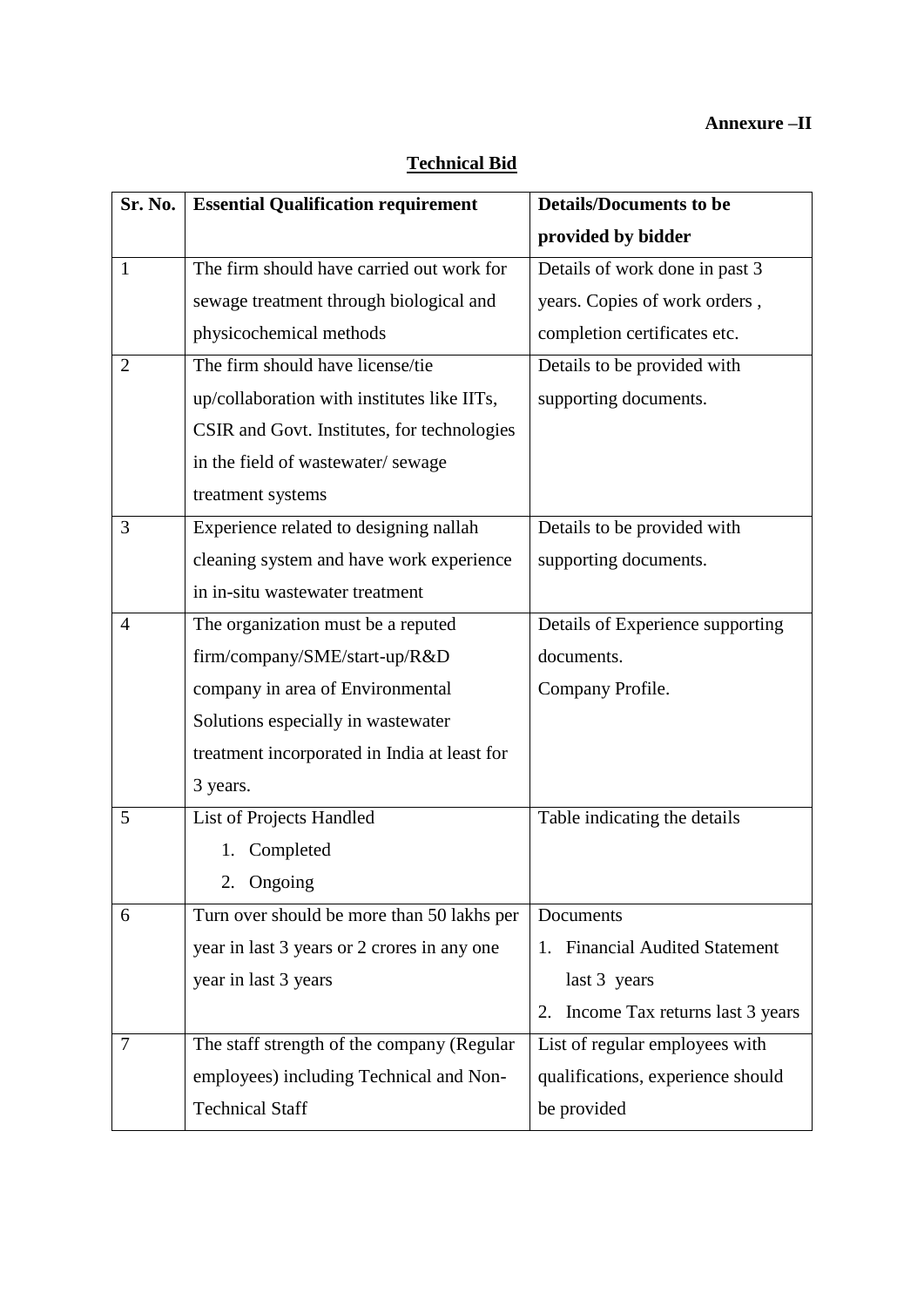| 9  | One page write up on Marketing plan and  |                       |
|----|------------------------------------------|-----------------------|
|    | estimated market potential of technology |                       |
| 10 | PAN No.                                  | Copies to be attached |
|    | GST No.                                  |                       |
|    | Certificate of Incorporation             |                       |
| 11 | Registered office details                |                       |
|    | Emails                                   |                       |
|    | Name of the Directors/ partners          |                       |

**\*\*\*\*\*\*\*\***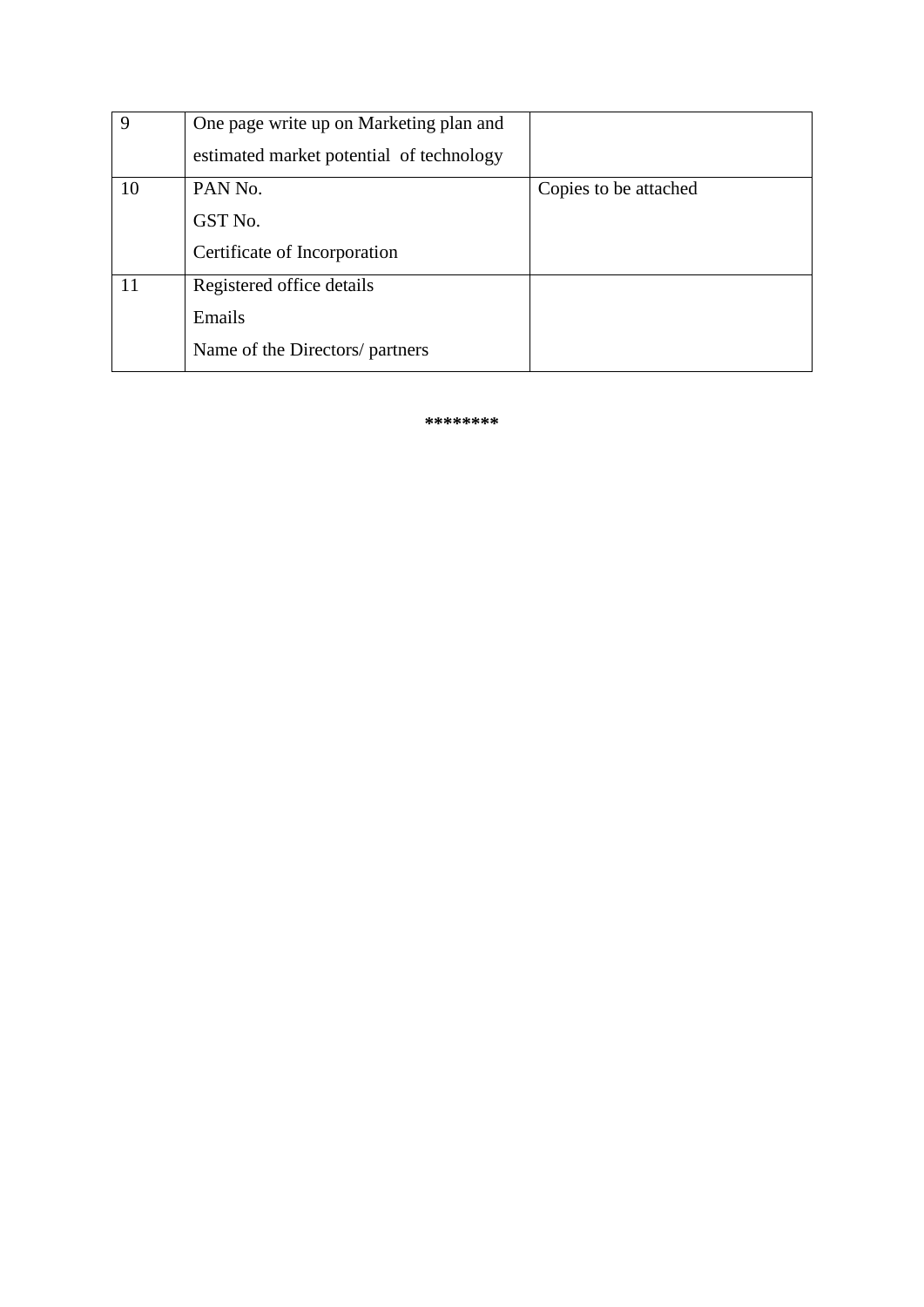#### **Annexure III**

| Sr. No. | <b>Fees</b>                         | Quote (Rs. In lakhs) |
|---------|-------------------------------------|----------------------|
|         | Lumpsum license fee (to be paid one |                      |
|         | time)                               |                      |
| 2       | <b>Royalty per installation</b>     |                      |

#### **Financial Bid**

# **Terms and conditions:**

- Period of license is five years
- The license will be granted on the condition that the firm should execute minimum two installations per year otherwise the license will be cancelled.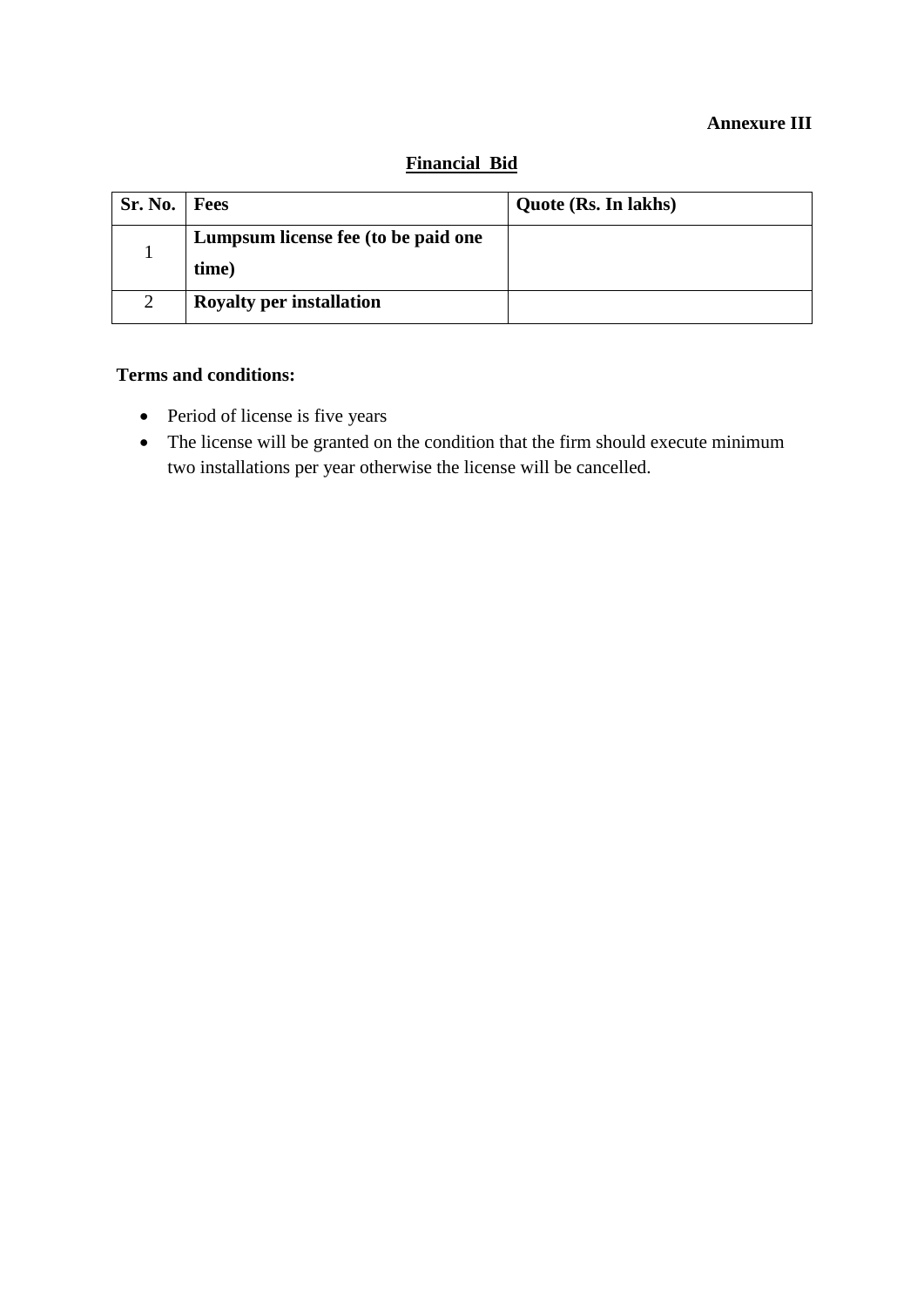#### **Annexure - IV**

| 1.  | Name of the Technology applied for                                                                                                                                                                                                                                                               |   |
|-----|--------------------------------------------------------------------------------------------------------------------------------------------------------------------------------------------------------------------------------------------------------------------------------------------------|---|
| 2.  | Name of the party/legal entity<br>with contact details                                                                                                                                                                                                                                           |   |
| 3.  | Name of the applicant, nationality<br>& contact details                                                                                                                                                                                                                                          |   |
| 4.  | Details of Registration as an industry/legal entity<br>(copy of certificate to be enclosed)                                                                                                                                                                                                      |   |
| 5.  | Address of works & Registered office premises                                                                                                                                                                                                                                                    |   |
| 6.  | State full names and full addresses of<br>persons having direct financial interest<br>(applicable for proprietary and partnership firm)                                                                                                                                                          |   |
| 7.  | Details of the manufacturing<br>experience, qualifications and experience of<br>party and partners, if any, with details of the<br>technical expertise available to show that the<br>party can handle technical aspects of<br>production, quality control and marketing<br>(Use separate sheets) |   |
| 8.  | Financial background with latest copy of audited<br>annual report attached                                                                                                                                                                                                                       |   |
| 9.  | Name and address of the Bankers                                                                                                                                                                                                                                                                  |   |
| 10. | Production capacity plan & space available for<br>the proposed production work                                                                                                                                                                                                                   |   |
| 11. | Marketing plan and estimated market potential                                                                                                                                                                                                                                                    |   |
| 12. | Any other information to substantiate<br>technical and financial competence of the party                                                                                                                                                                                                         | : |
| 13. | Details of past interaction / association with<br>NEERI/CSIR or any Indian Organization                                                                                                                                                                                                          |   |
|     |                                                                                                                                                                                                                                                                                                  |   |

#### **Application Form for Technology Transfer from NEERI**

(Separate sheets may be enclosed if the space provided is insufficient. Application with incorrect and incomplete information will not be considered)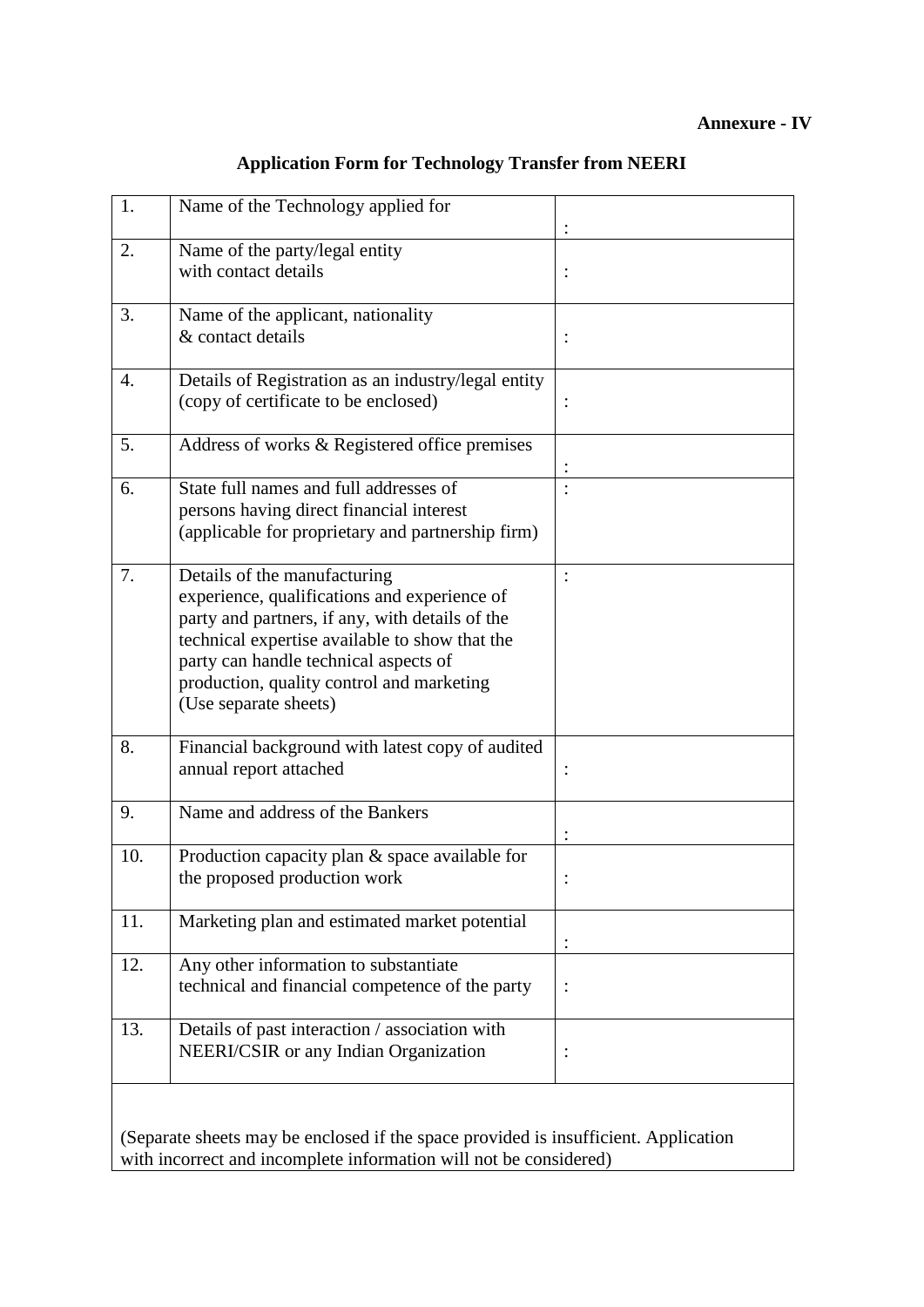| I/We<br>request that                                                                                                                                                           |                                                                                                                            |  |  |  |
|--------------------------------------------------------------------------------------------------------------------------------------------------------------------------------|----------------------------------------------------------------------------------------------------------------------------|--|--|--|
| I/We may be considered for granting technical know-how for the production of                                                                                                   |                                                                                                                            |  |  |  |
| . I/We assure that all the<br>information provided by me/us on this form is true to best of my/our knowledge, and on                                                           |                                                                                                                            |  |  |  |
|                                                                                                                                                                                |                                                                                                                            |  |  |  |
| the basis of this information any decision taken by NEERI shall be accepted by me/us. I<br>/ We also undertake to furnish any further information required in this connection. |                                                                                                                            |  |  |  |
|                                                                                                                                                                                | Signature                                                                                                                  |  |  |  |
|                                                                                                                                                                                | Name                                                                                                                       |  |  |  |
| Date:                                                                                                                                                                          |                                                                                                                            |  |  |  |
|                                                                                                                                                                                | & Office seal:                                                                                                             |  |  |  |
| Place:                                                                                                                                                                         |                                                                                                                            |  |  |  |
|                                                                                                                                                                                |                                                                                                                            |  |  |  |
|                                                                                                                                                                                |                                                                                                                            |  |  |  |
|                                                                                                                                                                                |                                                                                                                            |  |  |  |
|                                                                                                                                                                                |                                                                                                                            |  |  |  |
| Note:                                                                                                                                                                          |                                                                                                                            |  |  |  |
|                                                                                                                                                                                |                                                                                                                            |  |  |  |
| 1. Technology Transfer fee will be charged separately to the                                                                                                                   |                                                                                                                            |  |  |  |
|                                                                                                                                                                                | selected party accepting the technology.                                                                                   |  |  |  |
|                                                                                                                                                                                | Technology transfer fee/royalty shall be drawn in favor of<br>"Director, NEERI, Nagpur" and must be sent to Scientist $\&$ |  |  |  |
|                                                                                                                                                                                | Head, Business Development & Technology Transfer                                                                           |  |  |  |
| Division, NEERI, Nagpur-440020, India.                                                                                                                                         |                                                                                                                            |  |  |  |
|                                                                                                                                                                                |                                                                                                                            |  |  |  |
|                                                                                                                                                                                | 2. Please note that this is only an application processing fee and                                                         |  |  |  |
|                                                                                                                                                                                | does not confer any rights for Technology Transfer.                                                                        |  |  |  |
|                                                                                                                                                                                |                                                                                                                            |  |  |  |
|                                                                                                                                                                                | 3. Foreign applicants may please note that their application will                                                          |  |  |  |
|                                                                                                                                                                                | be considered subject to clearance from statutory bodies.                                                                  |  |  |  |